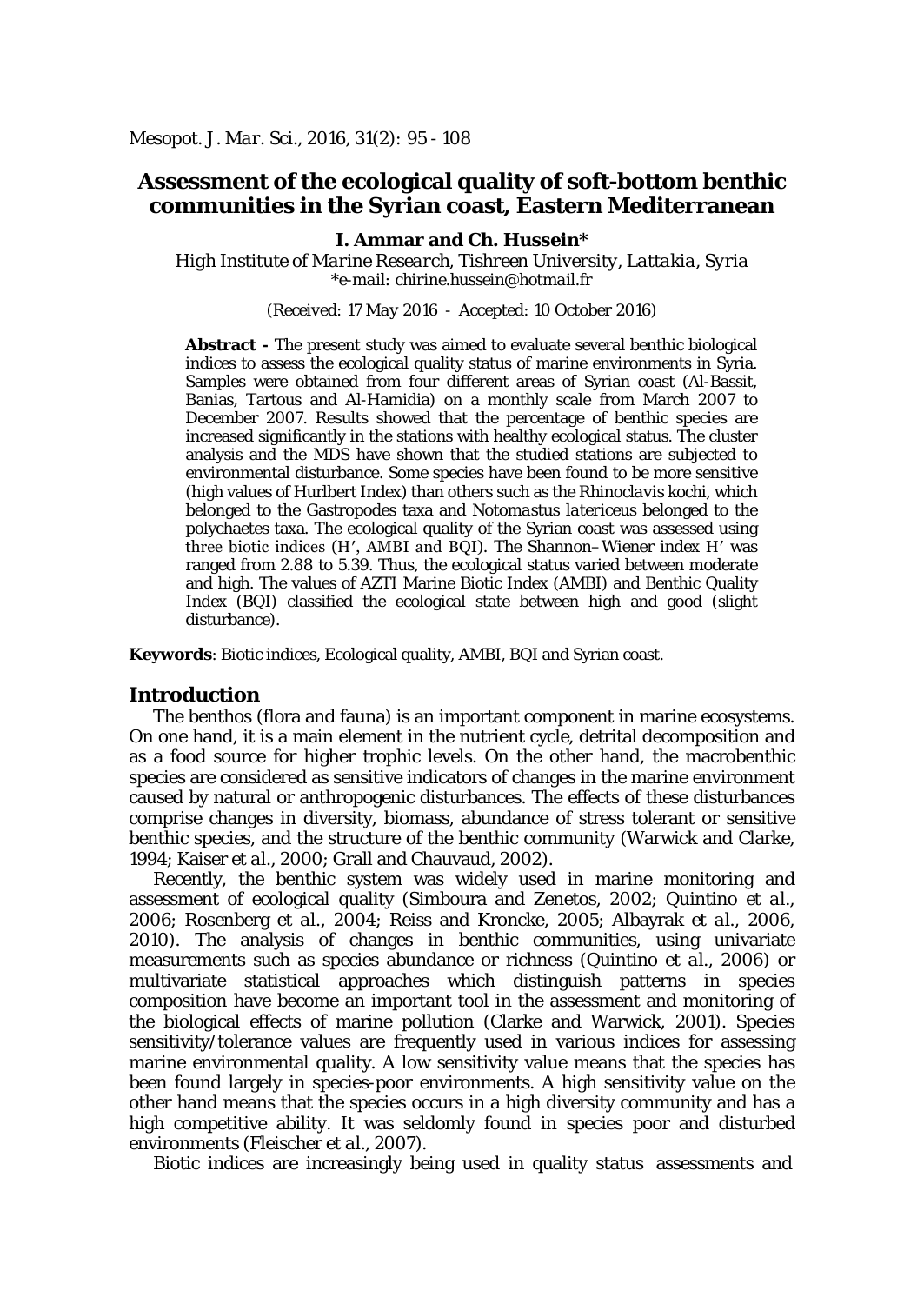management (Borja *et al*., 2003a; Muniz *et al*., 2005). These include the Shannon– Wiener index (H′) (Borja and Muxika, 2007), AZTIs Marine Biotic Index AMBI (Borja *et al*., 2000) and the Benthic Quality Index BQI (Rosenberg *et al*., 2004). BQI was designed to assess environmental quality according to the Water Framework Directive (WFD). Tolerance scores, abundance, and species diversity factors are used in its determination. The main objective of this index is to attribute tolerance scores to the benthic fauna in order to determine their sensitivity to disturbance (Fleischer *et al*., 2007). Borja *et al.* (2000) have proposed the adoption of AMBI, using macrobenthic organisms as bio-indicators. This index is based essentially upon the distribution of five ecological groups, of soft-bottom macrofauna (Grall and Glémarec, 1997). These are in relation to their sensitivity to an increasing stress gradient. Syrian marine coastal ecosystems as a sector of the eastern Mediterranean are affected by several anthropogenic activities such as overfishing along the coast, industrial effluents especially in Banias city, domestic sewage disposal, tourism, harbors... etc. Few previous studies estimate the biodiversity of zoobenthos of Syria (Kucheruk *et al*., 1998; Saker *et al*., 2002; Ammar, 2004, 2010; Ibrahim *et al*., 2010; Ammar *et al*., 2011; Ammar and Arabia, 2014). It is an important thing to indicate that, until now there is no study about the species specific sensitivity/tolerance measures.

The objectives of this study were: (i) to provide species sensitivity lists based on the datasets available, (ii) to compare different univariate and multimetric indices used for quality assessment purposes with regard to their variability, and (iii) to assess the environmental quality status in the sub-littoral zone by the fluctuations in variability of the benthic fauna composition.

# **Materials and Methods**

Study area and Sampling Method:

Samples were collected from the sub-littoral zone at depth ranged between 10-50 m, at 4 sites along the Syrian coast (Table 1): Al-Bassit (at the north of syrian coast), Banias, Tartous and Al-Hamidia (at the south) (Fig. 1).

The structure of the bottom differs by station, muddy sand in Al-Bassit (A), where depth ranged between 40-50 m, coarse sand in Banias (B) where depth ranged between 20-25 m, muddy sand in Tartous (C), where depth ranged between 10-17 m and mixed (gravel with sand and mud) in Al-Hamidia (D), where depth ranged between 17-25 m. In addition, Al-Bassit is a main fishing and tourism area at the north of Syria, Banias coast is subject to different human activities such as fishing, oil and thermal pollution and sewage inputs. Tartous is a fishing basin and trade harbor. The longitudinal distance over which samples were obtained was ≈180 km.

Table 1. Dates of sampling during March to December 2007 and some features of the sites at the Syrian coast.

| <b>Sites</b>   | Date of sampling |      |      |      |       |       | Soft bottom                  |           |                                |  |
|----------------|------------------|------|------|------|-------|-------|------------------------------|-----------|--------------------------------|--|
|                |                  | 2    | 3    | 4    | 5     | 6     | structure                    | Depth     | coordinate                     |  |
| Al-Bassit (A)  | 13/3             | 20/6 | 7/7  | 18/9 | 10/10 | 29/11 | Muddy sand                   | $40-50$   | $N:35^035,35,51$               |  |
| Banias (B)     | 12/3             | 23/5 | 21/7 | 4/9  | 28/10 | 28/11 | Coarse sand                  | $20 - 25$ | $E$ :'35 <sup>o</sup> 44,44,59 |  |
| Tartous (C)    | 3/4              | 1/6  | 19/7 | 15/8 | 12/10 | 30/11 | Muddy sand                   | $10-17$   | TΩ                             |  |
| Al-Hamidia (D) | 7/4              | 10/6 | 12/7 | 23/9 | 11/10 | 31/12 | Mixed (gravel with $17-25$ ) |           | $N: 35^{\circ} 35,35,59$       |  |
|                |                  |      |      |      |       |       | sand & mud)                  |           | $E: 35^{\circ} 44.44.09$       |  |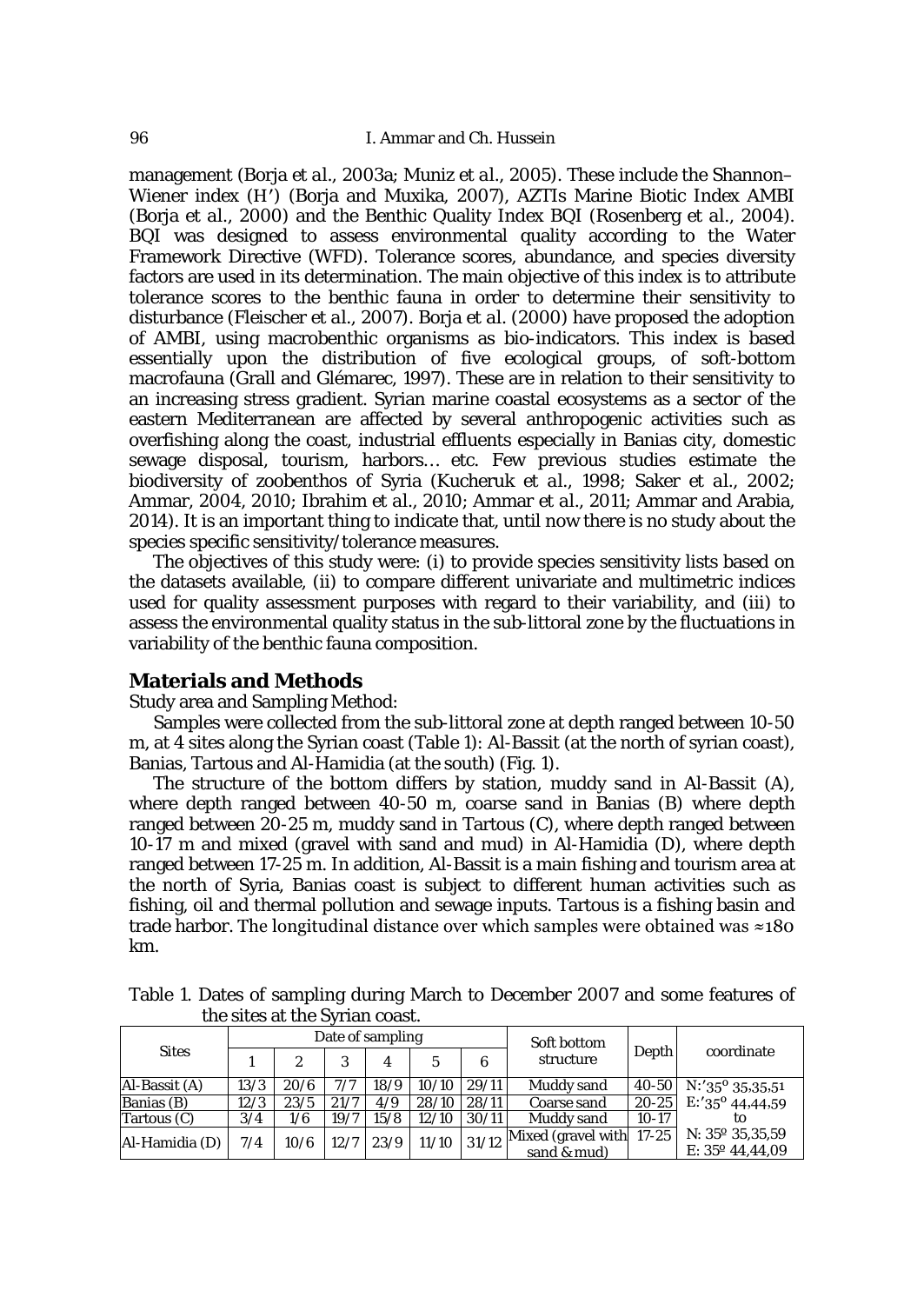

Figure 1. Map of the study area indicating the station locations.

All samples were taken by Van-Veen grab 1/40 m<sup>2</sup>, five replicates samples were collected at each cruise, during March and December 2007 (Table 1). In all, 120 samples were obtained. All samples were immediately sieved through a 0.5 mm mesh screen, samples preserved in 5 % formalin. After the sorting process, macrobenthos were separated to the lowest animal taxonomic groups and all species were counted and weighted for each sample (Arabia, 2011).

Statistical Analyses:

For all the analyses, mean of abundance for every five replicates samples were considered and species abundance data were square root transformed. We used the Primer 7 statistical software to assess spatial variation of benthic communities between sites and temporal variation within sites. Furthermore, different techniques were performed: (i) Analysis of similarity (ANOSIM) was performed to detect differences in the benthic community structure between the different Ecological Status categories of the seawater; (ii) a cluster analysis was used to find natural groupings of samples and to find how the groups themselves form clusters at lower levels of similarity; and (iii) Non-metric Multidimensional Scaling (MDS) with the Bray-Curtis similarity index, to analyze variations in community composition in relation to the tropic status of the seawater.

Shannon–Wiener Index:

The Shannon–Wiener Index is a measure of species diversity of a particular site most commonly used in benthic ecology (Labrune *et al*., 2005). This index incorporates species richness as well as equitability (Kroencke and Reiss 2010). In this study, the Shannon diversity was calculated using the logarithm for a base 2. It is dependent on sample size and was calculated according to the formula:

$$
H' = -\sum P_i \times \log_2 P_i
$$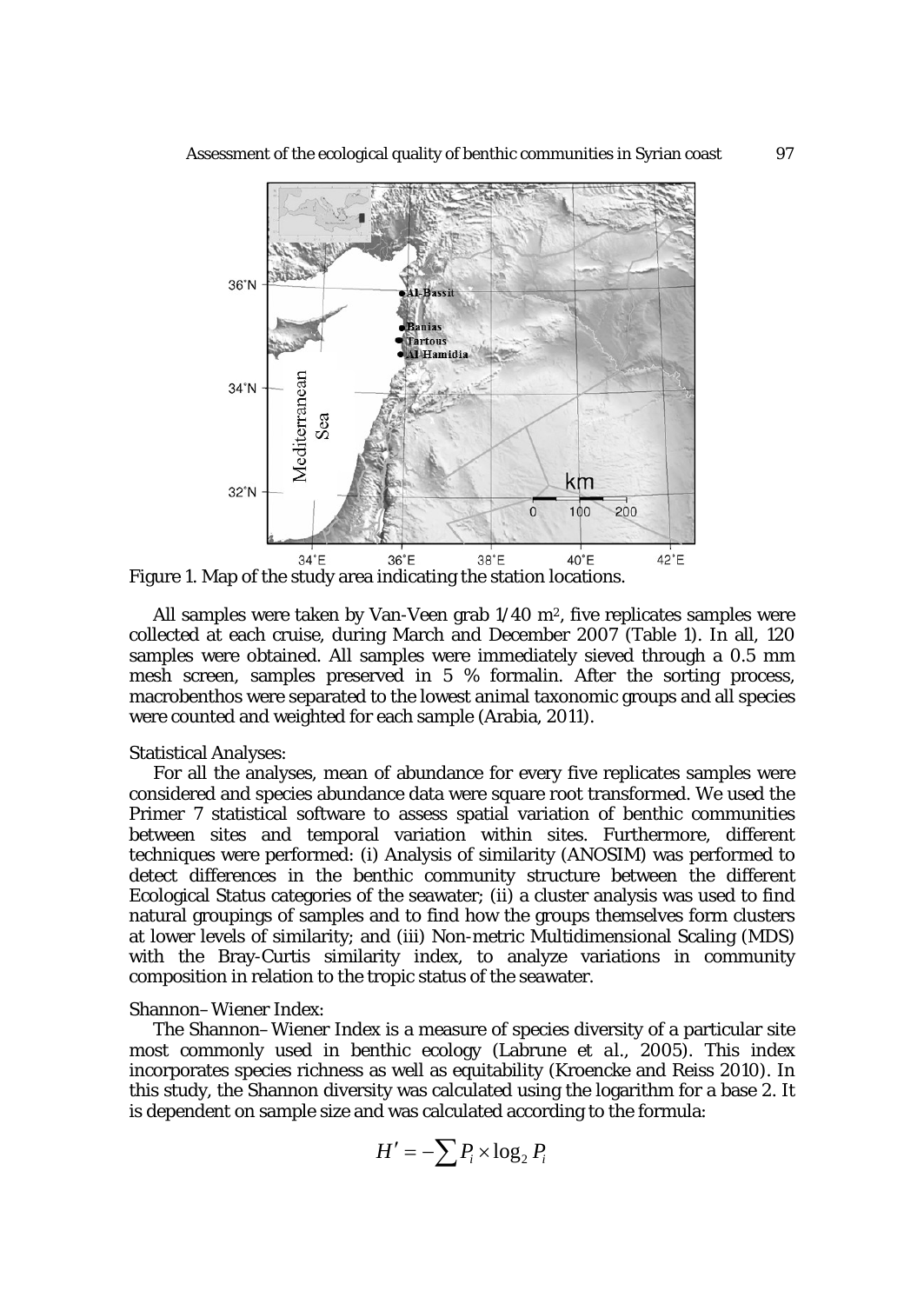98 I. Ammar and Ch. Hussein

Where *Pi* is the proportion of the *ith* species in the sample. The minimum value for *H′* is 0 and is obtained when one species is present. Simboura and Zenetos (2002) indicated classification scheme for soft-bottom benthic communities based on *H′* values in response to five quality status classes of WFD.

#### Hurlbert Index:

We calculated the expected number of species (ES) according to Hurlbert's (1971) formula, which is used in the computer software Primer 7 (Warwick and Clark, 1994):

$$
ES50 = \sum_{i=1}^{s} \left[ 1 - \frac{(N - N_i)! \times (N - 50)!}{(N - N_i - 50)! \times N!} \right]
$$

Where *N* is the total number of individuals in a given sample and ''*Ni*'' is the number of the ''*ith*'' species in the same sample, for all samples with more than 50 individuals. This ES50 value is defined as the species specific sensitivity/tolerance measure.

The validation of the index is based on the individuals of each species being randomly distributed, which is not always the case. Low ES50 values are supposed to be calculated from samples where the mostly tolerant species are abundant and, therefore, from disturbed habitats. High values of ES50 come from samples with sensitive species and indicate a healthy environment (Fleischer *et al*., 2007).

# BQI:

The Benthic Quality Index (BQI) is a biotic index which was designed to assess environmental quality. Since, the original version of BQI is known to be sampling effort dependent (e.g. increase in sampling effort results in higher probability of obtained ingrare species), the adjusted calculation was applied (Fleischer *et al*., 2007; Fleischer and Zettler, 2009). The index was expressed as:

$$
BQI = \left(\sum_{i=1}^{n} \left(\frac{A_i}{totA} \times ES50_{0.05i}\right)\right) \times^{10} \log(S+1)
$$

Where *totA* is the abundance of individuals of species *i* at the considered station; is the sum (at the considered station) of the abundances of individuals of all species for which it is possible to calculate the Hurlbert Index (ES50); *S* is the species richness at the considered station. The BQI normally varied between 0 (bad ecological quality) and 20 (high ecological quality) with a total of five stages of classification. Higher BQI vales are associated with lower pollution levels. The approach proposed by Rosenberg *et al*. (2004), follows the assumption that the most tolerant species are likely to be associated with the lowest biodiversity, lower ES50 values and therefore attaining lower sensitivity estimates.

#### AMBI:

The AZTI Marine Biotic Index (AMBI) of benthic species was assigned to five ecological groups ranging from sensitive species (group I) to species highly tolerant to stress (group V). A Biotic Coefficient can be calculated based upon the percentage of each ecological group within each sample (Reiss and Kroncke, 2005; Fleischer *et al*., 2007):

$$
AMBI = \frac{1}{100} [(0 \times EGI\%) + (1.5 \times EGII\%) + (3 \times EGII\%) + (4.5 \times EGIV\%) + (6 \times EGV\%)]
$$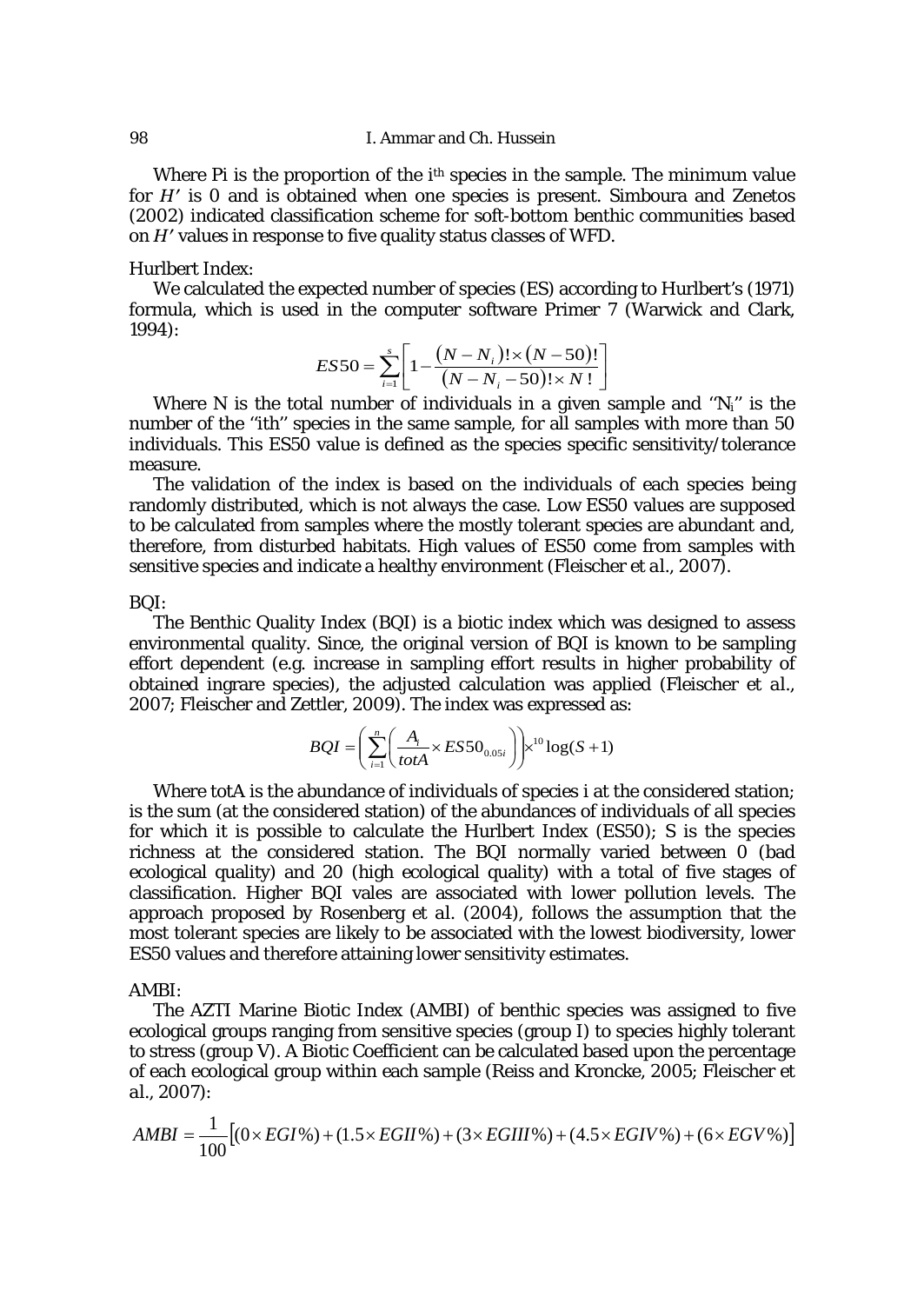Here, EG gives the percentage of the total numerical abundance in the sample for each of the five ecological groups considered. In general, AMBI identifies five ecological groups corresponding to most sensitive species (ecological group 1) to most opportunistic/tolerant species (ecological group 5). The AMBI normally varied between 0 (unpolluted) and 6 (heavily polluted) being 7 when the sediment is azoic (Borja *et al*., 2000, 2003b) with a total of five stages of classification. For calculations of the AMBI index, we used the AMBI program which available on the web page: [http://www.azti.es,](http://www.azti.es/) where a list that includes >2700 benthic species and their assignment to the ecological groups presented.

#### **Results and Discussion**

# Short-term description:

A total of 241 zoobenthic species were encountered of which 13 genera belonging to 13 Macrotaxa of this, 98 species(41 %) belonged to the Gastropoda, followed by Bivalvia with 58 species (28 %), while 47 species (18 %) belonged to the Polychaeta and 17 (3 %) belonged to the Crustacea. Other benthic groups such as Echinodermata, Bryozoa, Scaphopoda, Clitellata, Nematoda, Sipunculida and Anthozoa represented 3 % (Fig. 2). On the other hand, the top five most abundant benthic organisms in the Syrian water, considering all sampling sites, belonged to Molluska. *Cerithium scabridum* were by far the most abundant benthic organisms (20.98 %), followed by *Bittium tarentinum* (14.33 %), the *Bittiumt arenarium* (7.6 %), *Alvania cimex* (4.86 %) and *Axinulus croulinensis* (2.8 %). The dominance of two species of gastropoda *Cerithium scabridum* as non-indigenous species and *Bittium tarentinum* as native one, refer to competition on the habitat in the two sites A and D, while in C and D *Cerithium scabridum* was absolutely dominant, which may be due to specific and suitable or tolerant ability to environmental conditions such as increase in temperature and salinity.

In general, Al-Bassit (A) site was characterized by relatively high abundance of benthic organisms (Fig. 3) with 202 species and mean abundance  $12468$  ind./m<sup>2</sup>, followed by Al-Hamidia (D) site with 144 species and 5173 ind./m<sup>2</sup>, and in Banias (B) and Tartous (C) with 121 species 2408 ind./m2, and 78 species 1760 ind./m2, respectively. Number of species and abundance at each site reveals that the muddy and gravelly bottoms in Al-Bassit and Al-hamidiasites are richer in zoobenthos species than the coarse sandy bottoms in the other two sites. The changes in the benthic communities reflected the natural seasonal variation in the physicochemical characters and anthropogenic temporal variability occurs in the four sites. Severe disturbances caused by oil pollution and increase in surface water temperature (+5 °C) occurred near the terminal of the electro thermal Station in Banias (B). The ANOSIM analyses indicated that the values of global R varied between  $(R = 0.594, p<0.01)$  for sites  $(A, B)$  and  $(R=1, p<0.01)$  for sites  $(C, D)$ . The mid-range value of R  $(0.873)$  for the global test of sites A, B, C and D establishes that there are statistical significant differences in the benthic macrofaunal community composition between these sites. Similarity of mid-range values of Rare slightly lower (0.757, 0.856, 0.887 and 0.994) for the B v D, A v D, B v C and A v C comparisons, contrasted with much lower value of R (0.594) for A v B; imply that the two sites C and D differs from the other sites.

The Cluster dendrogram (Fig. 4) showed that site D has a different community composition across its replicates than the groups  $(B, A)$  or  $(B, C)$ ; note that, it is less clear whether there is any statistical evidence of a distinction between the (A and B)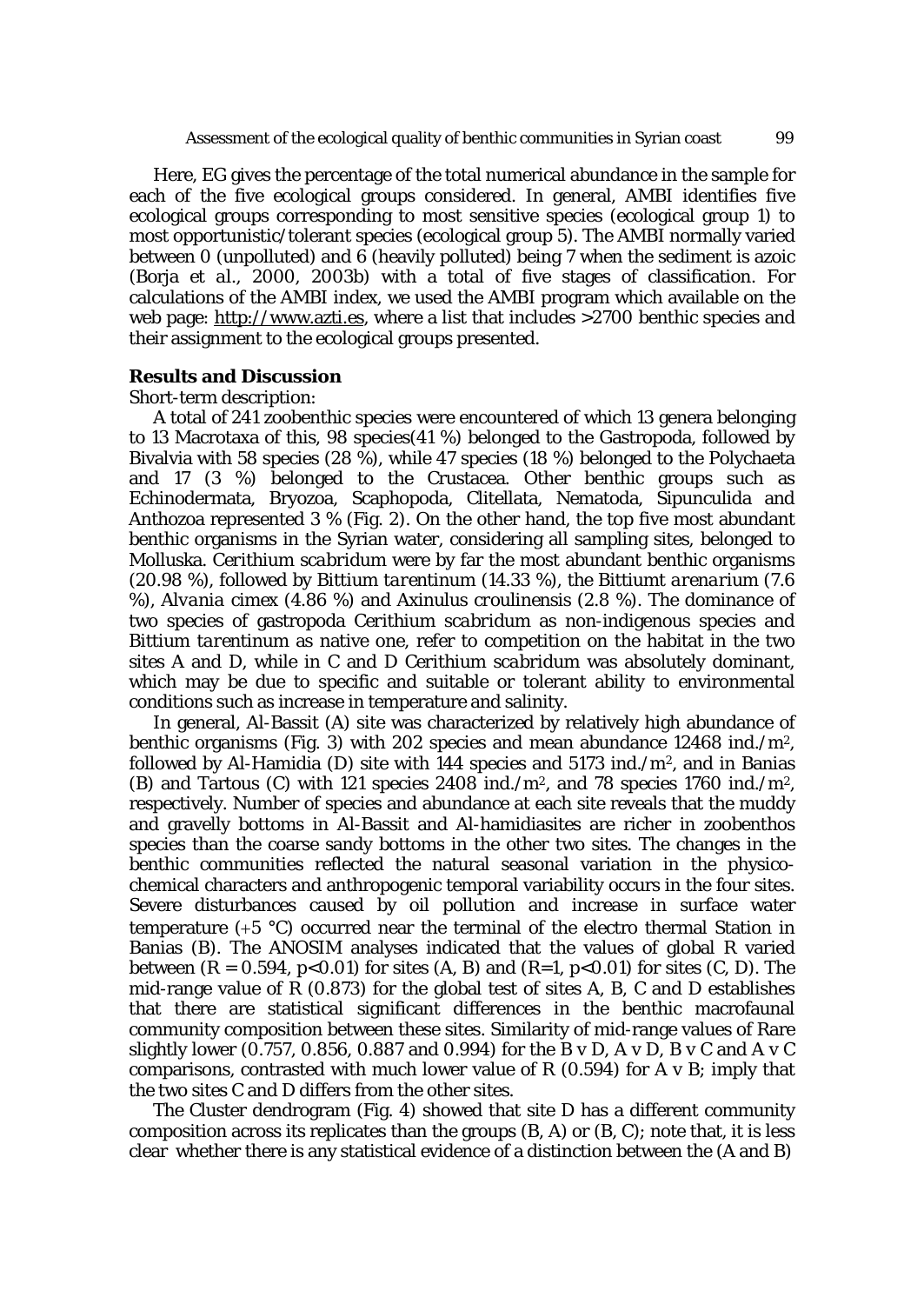

Figure 2. Percentage of zoobenthos taxa in the survey areas of the Syrian coast.



Figure 3. Number of individuals (ind.lm-2) of zoobenthos in the survey areas of the Syrian coast.



Figure 4. Cluster dendrogram of the zoobenthos showing reference sites; computed for the six replicates from each of the four sites (Al-Bassit A, Banias B, Tartous C and Al-Hamidia D).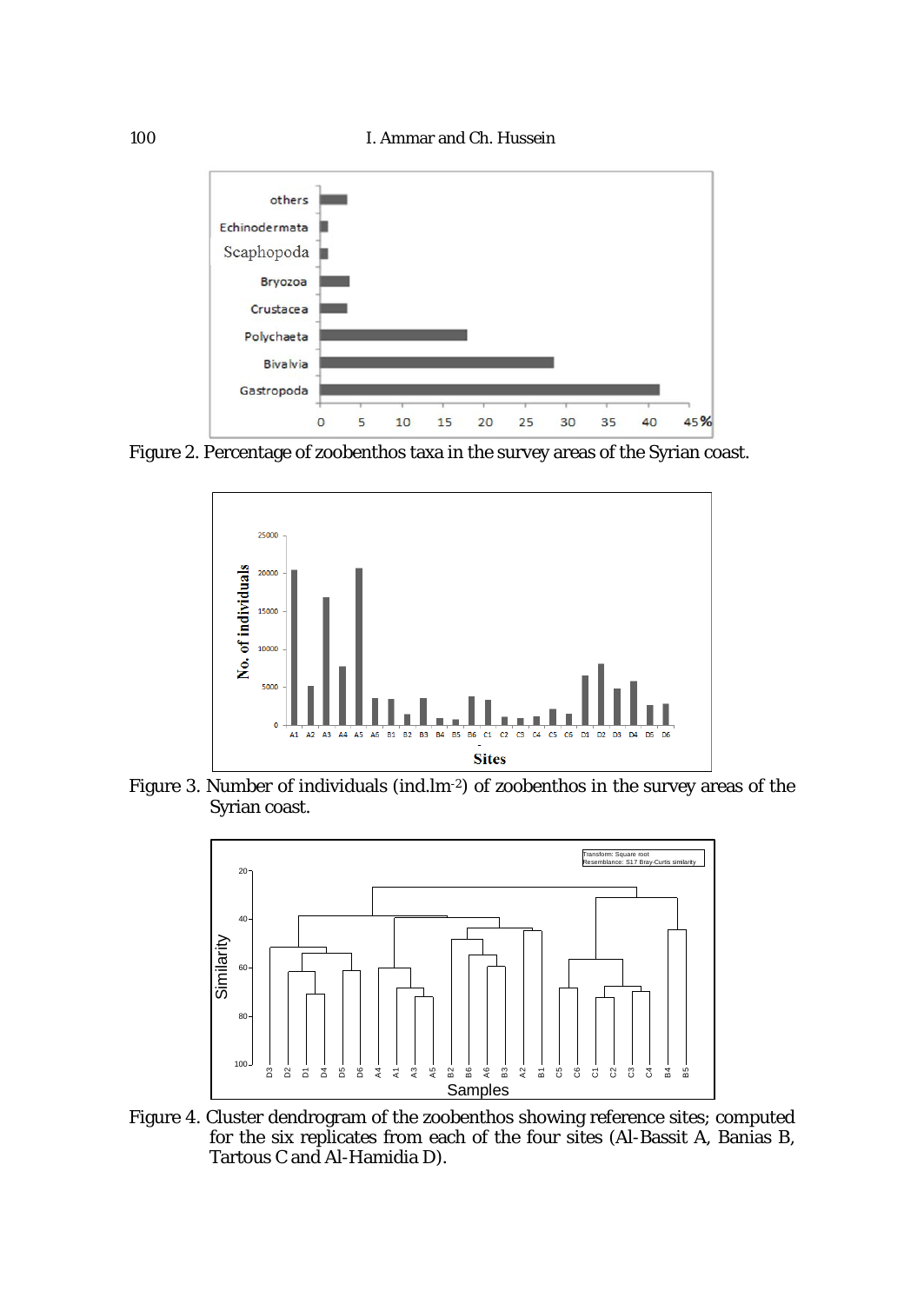# and C sites.

The MDS plot at 40 % similarity (Fig. 5) was based on macrobenthic speciesabundance data in each station. It can be seen that all six replicates from sites C and D, where the bottom of both sites is similar, are quite different in community composition from both sites A and B.

#### Shannon–Wiener Index:

The Shannon–Wiener index ranged from 2.88 to 5.39 (Fig. 6). Thus, the corresponding ecological status according to Simboura and Zenetos (2002) varied between moderate and high. At station Al-Bassit (A) the Shannon Index varied between 3.67 and 4.70, which corresponds to an ecological status from moderate in March to high in July. Atstation Banias (B), the Shannon Index ranged from 2.88 in March to 4.39 in July. Thus, the ecological status varied between moderate and high. At Tartous (C) and Al-Hamidia (D) sites, the variability were less pronounced, the ecological status was good-high in the both sites.

#### Hurlbert Index:

ES 50 values for 155 species were calculated and some of these listed in Table (2). The span between the lowest rank species and the highest ranked was from 0 to 19.476. Lowest values were calculated for *Gammarus* sp., *Donacilla cornea* and *Mitrella vatovai*. Highest values were recorded for *Rhino claviskochi* (19.476), *Turboella dolium* (17.258) and *Notomastus latericeus* (17.127). Examples of ES50 values of some common species in the area: *Cerithium scabridum* (13.119), *Bittium tarentinum* (10.139), *B. arenarium* (12.883), *Alvania cimex* (13.520) and the *Axinulus croulinensis* (9.662). Thus, for these species the values are rather similar and above the mean value 4.945. It is important to indicate that this is the first study of the species-specific sensitivity/tolerance measure. Though, this ES50 list represents a beginning stage for further development for Syrian waters. In addition, testing the index with other datasets in this study area may revealed the importance of pursuing the development of species sensitivity lists for Syrian waters.

#### BQI:

Mean BQI have been calculated for 24 sample occasions along the Syrian coast. The calculated BQI values varied between 15.74 and 21.04 (Fig.7). In general, the BQI were similar with minor temporal changes at the same station, where the BQI values indicate a good and high environmental status in the all sites. The highest values of BQI (21.04, 20.9) were obtained for site (A) during October and March. This may be due to the reproduction of many benthic groups especially crustacean and polychaetes. The lowest value was obtained for Banias (B), where this site was subject to intensive pressure. On the other hand, the highest obtained BQI values were coincided with the most abundant benthic organisms (*C. scabridum* and *B. tarentinum*), which reflect the fact that benthic macrofauna is an excellent ecosystem component which mirrors the ecological status of the marine environment, and therefore it has become a standard component of marine environmental monitoring (Bilyard, 1987).

The change in community structure induced by changes in the environmental status was related to the increase in the number of benthic species in Al-Bassit (A), while this site was characterized by the most relatively high abundant benthic organisms in the study area, where, the recruitment of zoobenthos occurs in spring and summer.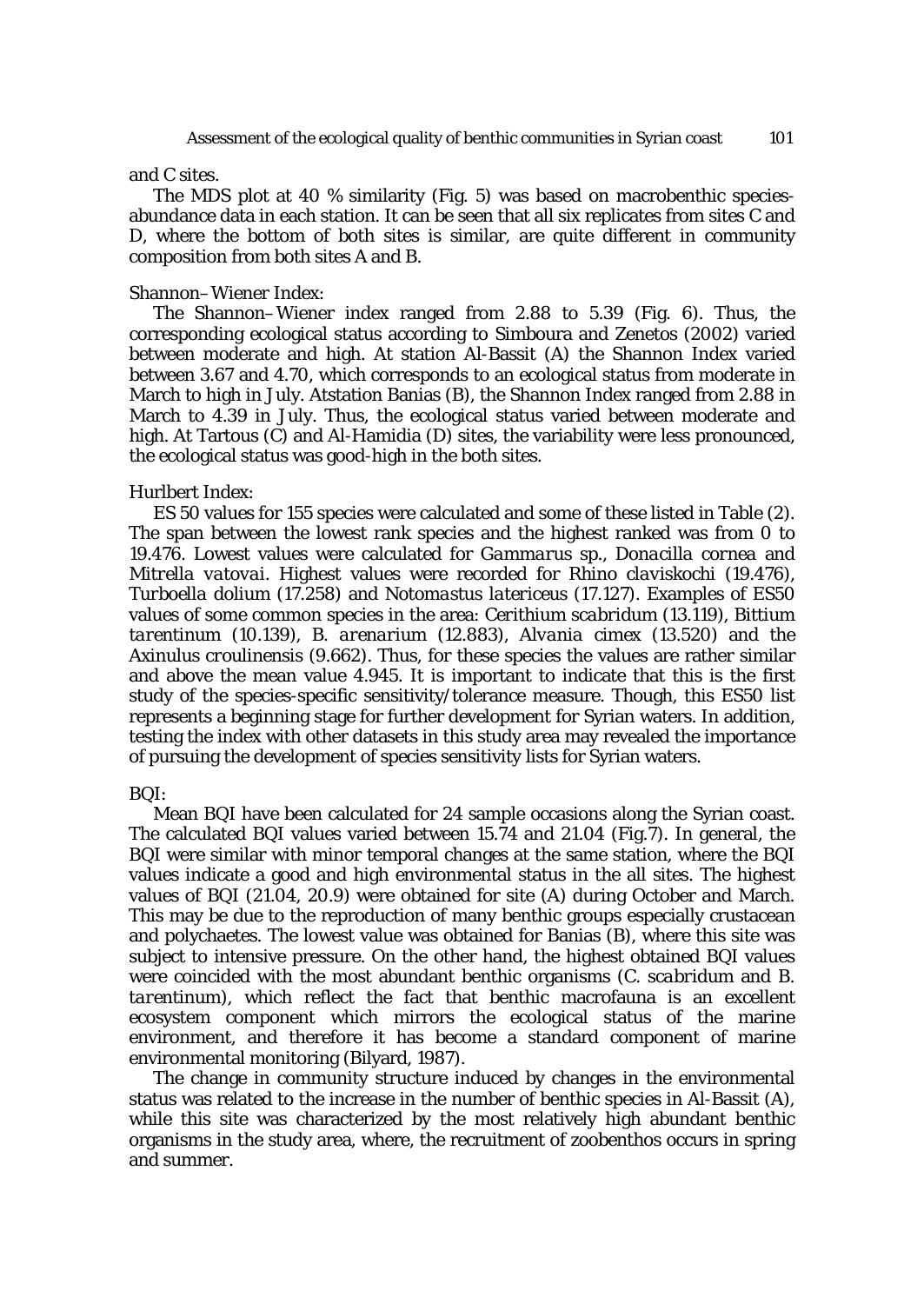102 I. Ammar and Ch. Hussein



Figure 5. Non-metric multi-dimensional scaling (MDS) analysis ordination in two dimensions; computed for the six replicates of the zoobenthos from each of the four sites (Al-Bassit A, Banias B, Tartous C and Al-Hamidia D), based on Bray-Curtis similarity metric of benthic fauna.



Figure 6. The Shannon Index of the zoobenthos for the six replicates from each of the four sites (Al-Bassit A, Banias B, Tartous C and Al-Hamidia D).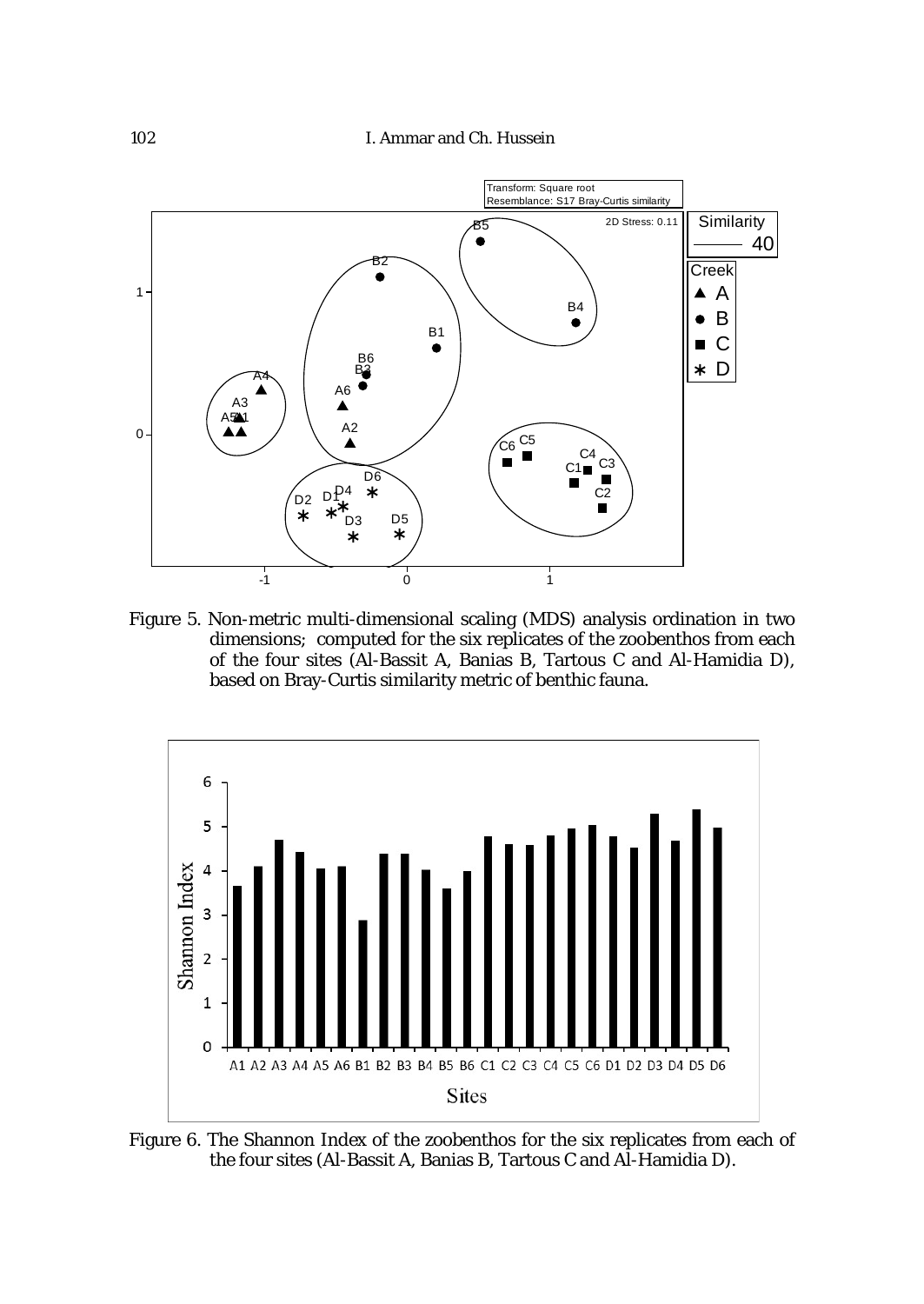| Taxa            | <b>Specie</b>           | <b>ES50</b> | Taxa            | <b>Specie</b>           | <b>ES50</b> |  |  |  |  |
|-----------------|-------------------------|-------------|-----------------|-------------------------|-------------|--|--|--|--|
| Gastropoda      | Mitrella vatovai        | $\Omega$    | plolychaeta     | Aricidea fragilis       | 10          |  |  |  |  |
| Bivalvia        | Donacilla cornea        | $\Omega$    | plolychaeta     | Owenia fusiformis       | 10          |  |  |  |  |
| Crustacea       | <i>Gammarus sp</i>      | $\Omega$    | Gastropoda      | Bittium tarentinum      | 10.14       |  |  |  |  |
| Bivalvia        | Loripes lucinalis       | 7           | Bivalvia        | Astarte sulcata         | 10.62       |  |  |  |  |
| Bivalvia        | Nuculana pella          |             | Gastropoda      | Biforina perversa       | 12          |  |  |  |  |
| Bivalvia        | Scrobicularia plana     |             | <b>Bivalvia</b> | Ctena decussate         | 12          |  |  |  |  |
| Bivalvia        | Venericardia corbis     |             | Gastropoda      | Bittium arenarium       | 12.88       |  |  |  |  |
| plolychaeta     | Heteromastus filiformis | 7           | Bivalvia        | Tellina tenuis          | 13          |  |  |  |  |
| Gastropoda      | Bulla striata           | 7.94        | Gastropoda      | Cerithium scabridum     | 13.12       |  |  |  |  |
| Gastropoda      | Cantharus dorbignyi     | 8           | Bivalvia        | Tellina rostillum       | 13.36       |  |  |  |  |
| Gastropoda      | Ringicula conformis     | 8           | Gastropoda      | Alvania dorbignyi       | 13.44       |  |  |  |  |
| Bivalvia        | Nucula nucleus          | 8           | Gastropoda      | Alvania cimex           | 13.52       |  |  |  |  |
| plolychaeta     | Hesione pantherina      | 8           | Gastropoda      | Conus mediterraneus     | 14          |  |  |  |  |
| Gastropoda      | Cythara taeniata        | 9           | Gastropoda      | Mitra cornicula         | 14          |  |  |  |  |
| plolychaeta     | Pholoe glabra           | 9           | Gastropoda      | Buccinum humphreysianum | 16          |  |  |  |  |
| Bivalvia        | Axinulus croulinensis   | 9.66        | plolychaeta     | Notomastus latericeus   | 17.13       |  |  |  |  |
| Gastropoda      | Rissoa ventricosa       | 10          | Gastropoda      | Turboella dolium        | 17.26       |  |  |  |  |
| <b>Bivalvia</b> | Parvicardium exigum     | 10          | Gastropoda      | Rhinoclavis kochi       | 19.48       |  |  |  |  |

Table 2.Hurlbert Index (ES50) values for some species of zoobenthos in the Syrian coast.



Figure 7. Mean BQI of the zoobenthos for the four stations of the Syrian coast during the study period.

# AMBI:

The result of the AMBI index shows a high and good ecological status at all sites. However, the status was rather constant over the whole study period. Thus, the corresponding ecological status remained stable as well, with 100 % constancy (proportion of samples having the same ecological status) at station B, 84 % at station A and C,  $67\%$  at station D. Nevertheless, the proportion of the ecological groups at each station changed slightly during the study period (Fig. 8).

On the other hand, the values of AMBI indicate as light disturbance of the benthic communities in most sampling stations and the ecological state ranges between high to good (*i.e.* slight disturbance) from one sampling site to another and from one month to another. Whereas, the proportion of the ecological groups at each station changed slightly between months (Fig. 9).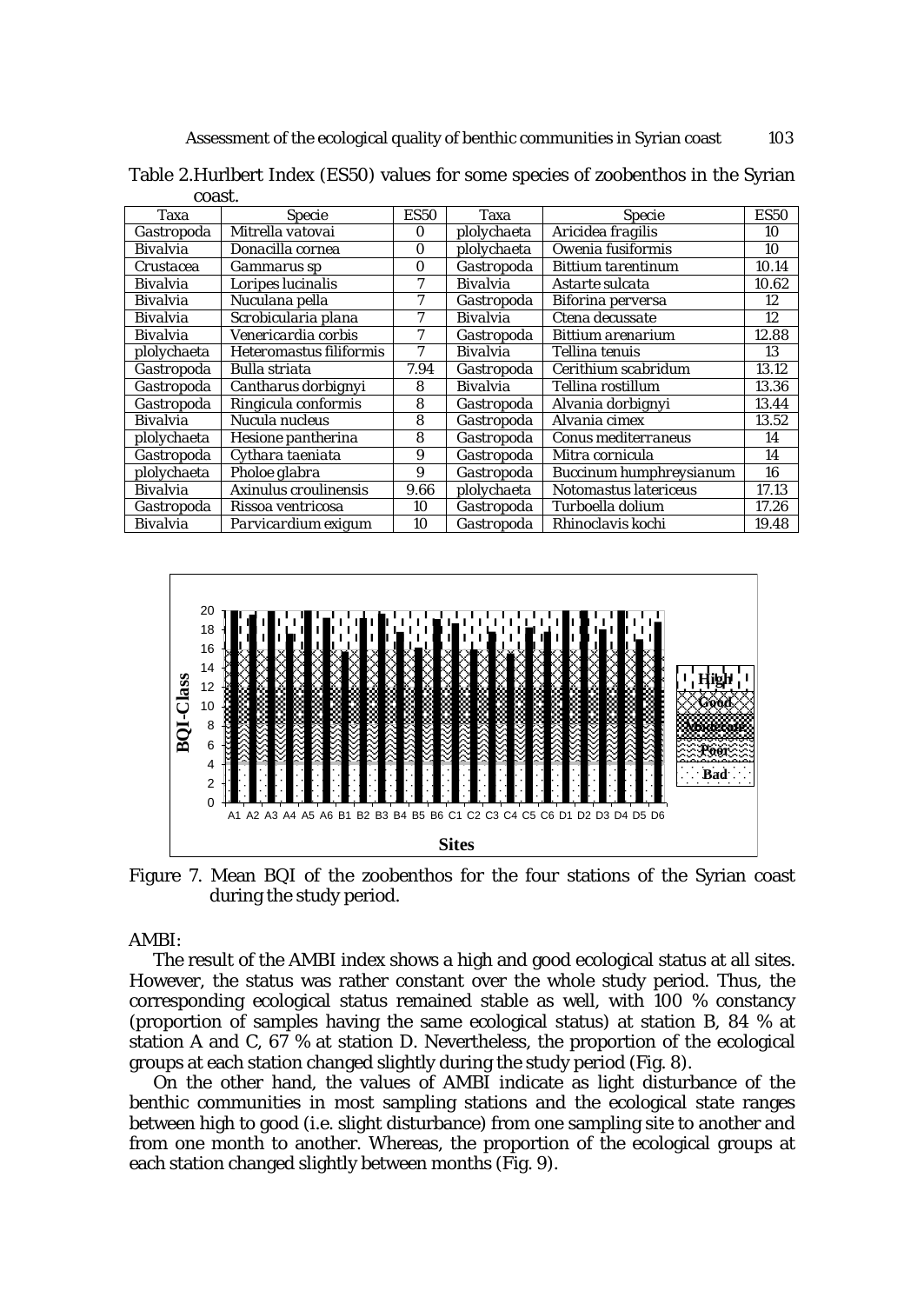104 I. Ammar and Ch. Hussein



Figure 8. Mean AMBI of the zoobenthos for the three stations of the Syrian coast during the study period.



Figure 9. Relative abundance of ecological groups of the zoobenthos at the Syrian coast according to the AMBI: (I) disturbance-sensitive, (II) disturbance-in different, (III) disturbance-tolerant, (IV) second-order opportunistic and (V) first order opportunistic.

In Al-Bassit (A), the percentage of group I species (disturbance-sensitive) was more than 50 % during the study period. These species usually found at unpolluted environments (Muxika *et al*., 2005), abundance of group II species (disturbanceindifferent) and group III species (disturbance tolerant) was highest at Banias (B) and Tartous (C).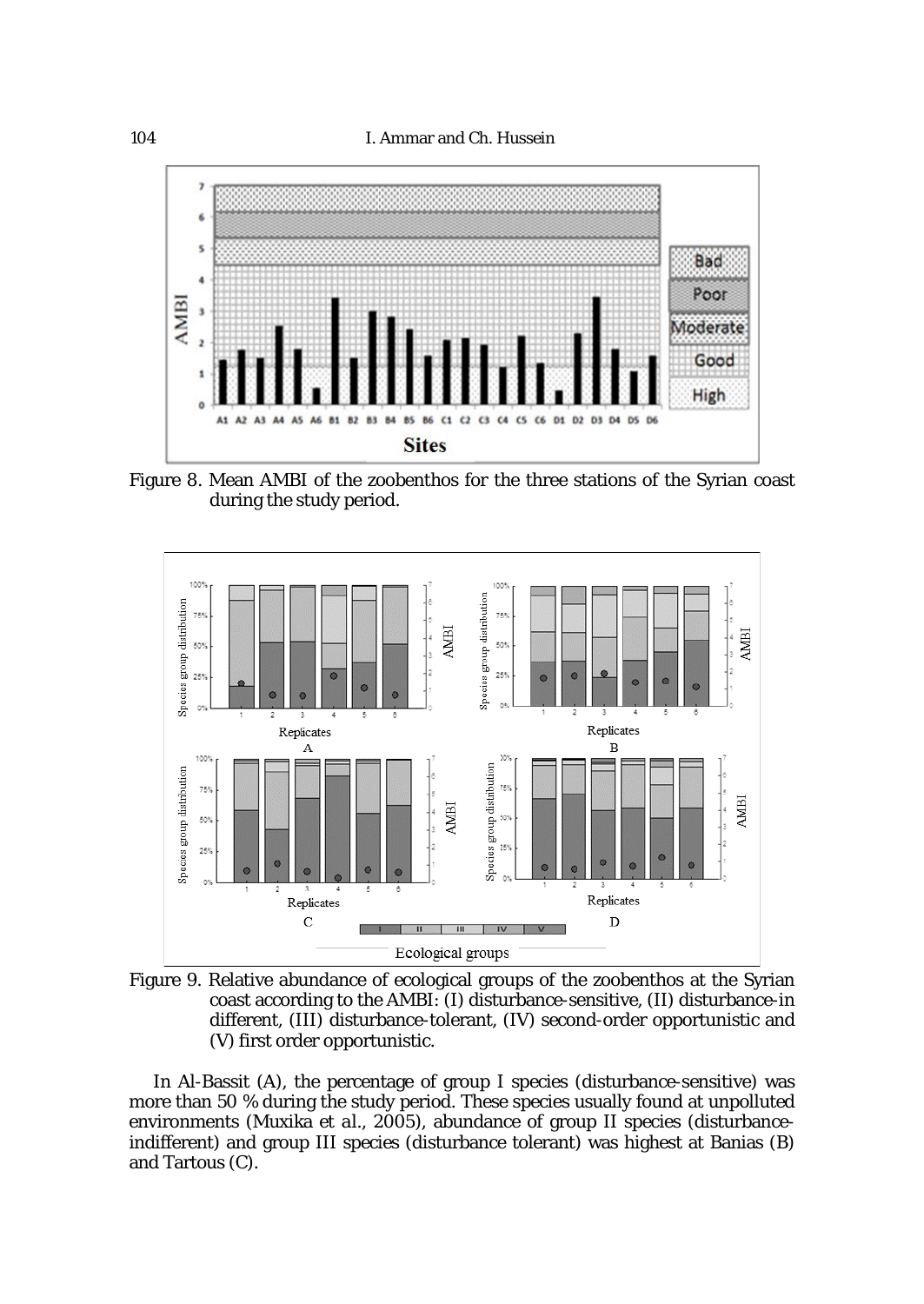However, the increase of disturbance tolerant species and decrease of sensitive one in these two sites refer to the level of stress. While in Al-Hamediah (D) site, the dominance of disturbance-sensitive species indicates unpolluted conditions.

The two multimetrics indices (AMBI, BQI) were chosen since they are based on two different approaches of ecological grouping. The composition of ecological groups, in the case of AMBI, changed temporally for each community, these changes were mainly due to the changes in abundance of the dominant species. Thus, the three indices Shannon-Wiener, BQI and AMBI are effective at the study sites.

# **Conclusion**

In conclusion, the present study showed that (i) the temporal and spatial variability in abundance, diversity and community structure of the zoobenthos was mainly caused by different environmental conditions; (ii) the multimetric indices perform satisfactorily to assess the ecological quality status which seem to be less influenced by the seasonal variability of the macrofauna; (iii)The Shannon-Wiener index ranged the ecological status to moderatea high; (iv) the BQI and AMBI produced values indicating a good and high environmental status in the all sites.

Thus, at any future plan for redevelopment of the marine ecological system in Syria, it is an essential thing for the decision makers to depend on the benthic indices to assess the ecological quality status. In addition, it is also important to continue the development and improvement measurements of ecosystem components and ensure that these measurements are representative of the state of ecosystem in the Syrian coast.

# **Acknowledgements**

We acknowledge an anonymous reviewer for helpful comments on the manuscript, which were very valuable to achieve this final version.

# **References**

- Albayrak, S., Balkis, N., Balkis, H., Zenetos, A., Kurun, A., Karhan, S.U., Caglar, S and Balci M. 2010. Golden Horn Estuary: Description of the ecosystem and an attempt to assess its ecological quality status using various classification metrics. Mediterranean Marine Science*,* 11(2): 295-313.
- Albayrak, S., Balkis, H., Zenetos, A., Kurun, A. and Kuban C. 2006. Ecological quality status of coastal benthic ecosystems in the Sea of Marmara. Marine Pollution Bulletin, 52: 790-797.
- Ammar, I. 2004. Benthic fauna of the Syrian coast/assessment of the state of migrant and invader species. 37th CIESM Congress, Barcelona, Conference abstracts 6-11 June.
- Ammar, I. 2010. Distribution of Zoobenthos in the Vermetid Platforms of the Syrian Coast, Tishreen University Journal. Bio. Sciences Series, 32(5): 79-96.
- Ammar, I and Arabia, I. 2014. Use of Benthic Indices to Assess Marine Environmental Quality on the north of Lattakia, Aleppo university research journal, 95: 13-32.
- Ammar, I., Hasan M and Arabia, I. 2011. Biodiversity of Polychaeta along the Syrian Coast Journal for Research and Scientefec studies. Tishreen University Journal Bio. Sciences Series, 33(3): 161-180.
- Arabia, I. 2011. A study of changing of Marine Benthic communities along the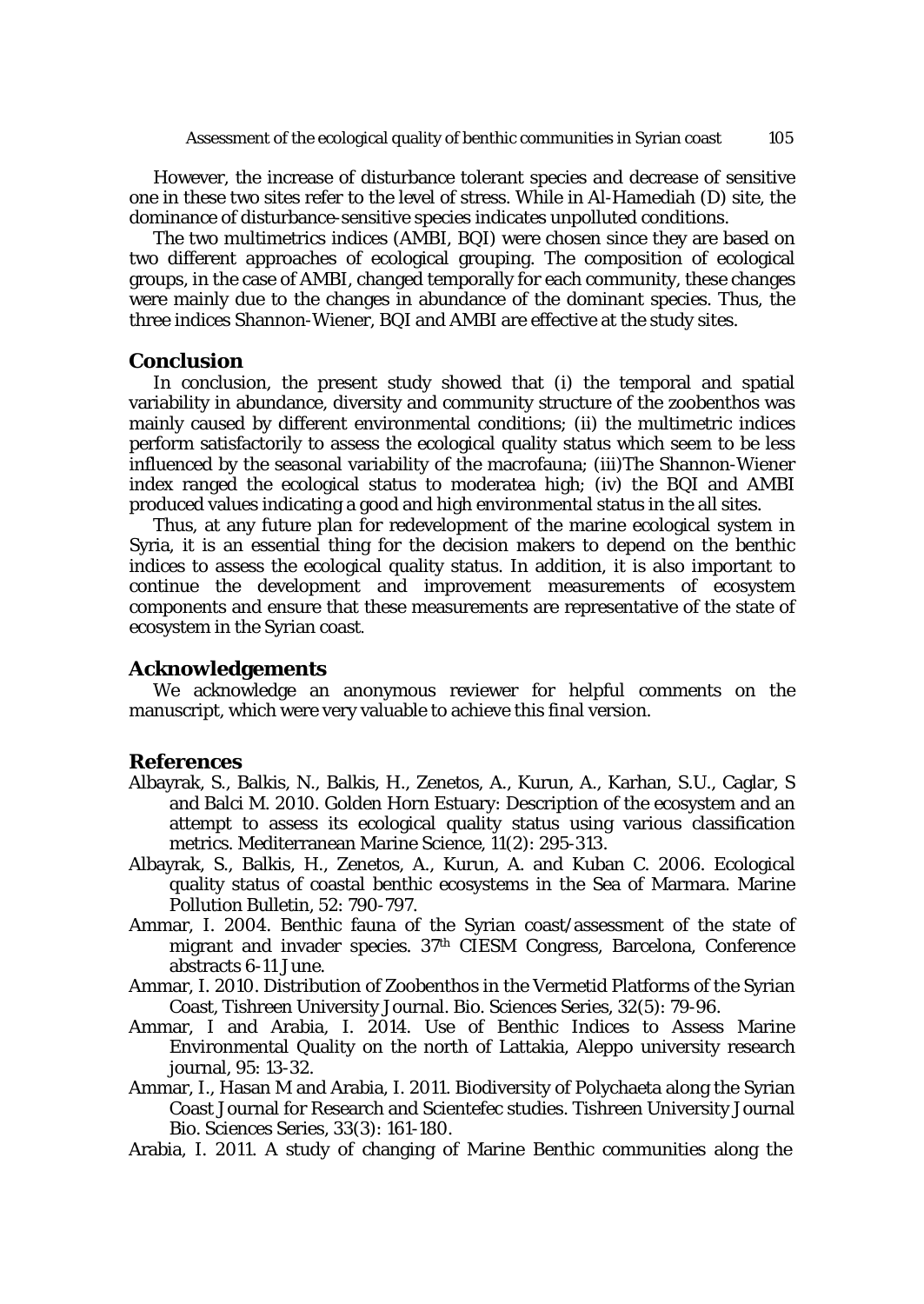- Syrian Coast Using Classical and Newly Developed Benthic Indices. Thesis submitted to the university of Tishreen for the degree in Marine Biology, 185 pp.
- Bilyard, G.R. 1987. The value of benthic infauna in marine pollution monitoring studies. Marine Pollution Bulletin, 18: 581-585.
- Borja, A., Franco, J. and Muxika, I. 2003b. Classification tools for marine ecological quality assessment: the use fullness of macrobenthic communities in an area affected by a submarine outfall. ICES Journal of Marine Science, 02: 1-10.
- Borja, A., Franco, J. and Perez, V. 2000. A marine biotic index to establish the ecological quality of soft-bottom benthos within European estuarine and coastal environments. Marine Pollution Bulletin, 40: 1100-1114.
- Borja, A. and Muxika, I. 2007. Benthic indicators for aquaculture (analyses across ECASA sites). ECASA European Aquaculture Stakeholder Conference18-19 September Heraklion (Crete).
- Borja, A., Muxika, I. and Franco, J. 2003a. The application of a Marine Biotic Index to different impact sources affecting soft-bottom benthic communities along European coasts. Marine Pollution Bulletin, 46: 835-845.
- Clarke, K.R. and Warwick, R.M. 2001.Change in marine communities: an approach to statistical analysis and interpretation. 2nd Ed., PRIMER-E, Plymouth, UK.
- Fleischer, D., Gremare, A., Labrune, C., Rumohr, H., Berghe, E.V., Zettler, M.L. 2007. Performance comparison of two biotic indices measuring the ecological status of water bodies in the Southern Baltic and Gulf of Lions. Marine Pollution Bulletin, 54: 1598-1606.
- Fleischer, D. and Zettler, M.L. 2009. An adjustment of benthic ecological quality assessment to effects of salinity. Marine Pollution Bulletin, 58: 351-357.
- Grall, J. and Chauvaud, L. 2002. Marine eutriphication and benthos: the need for new approaches and concepts. Global Change Biology, 8: 813-830.
- Grall, J. and Glémarec, M. 1997. Using biotic indices to estimate microbenthi ccommunity perturbations in the Bay of Brest. Estuarine Coastal and Shelf Science, 44: 43-53.
- Hurlbert, S.H. 1971. The non-concept of species diversity: A critique and alternative parameters. Ecology, 52: 577-586.
- Ibrahim, I., Ammar, I. and Swied. S. 2010. Biodiversity of Cnidaria, Echinodermata and the Associated Fishes at Burj Islam and Al-Basitt Coasts (Lattakia-Syria), Tishreen University Journal. Bio. Sciences Series, 32: 209-224.
- Kaiser, M.J., Ramsay, C.A., Richardson, C.A., Spence, F.E. and Brand, A.R. 2000. Chronic fishing disturbance has changed shelf sea benthic community structure. Journal of Animal Ecology, 69: 494-503.
- Kroencke, I. and Reiss, H. 2010. Influence of macrofauna long-term natural variability on benthic indices used in ecological quality assessment. Marine Pollution Bulletin, 60: 58-68.
- Kucheruk, N.O.V., Kuznetsov, A.P., Rybmikov, A.V. and Saker, F. 1998. [The Eastern](http://link.springer.com/book/10.1007/978-94-011-4796-5)  [Mediterranean as a Laboratory Basin for the Assessment of Contrasting](http://link.springer.com/book/10.1007/978-94-011-4796-5)  [Ecosystems,](http://link.springer.com/book/10.1007/978-94-011-4796-5) Chapter 12, Composition of bottom and quantitative distribution of macrozoobenthos in Syrian coastal water, 51: 159-168.
- Labrune, C., Amouroux, J.M., Sarda, R., Dutrieux, E., Thorin, S., Rosenberg, R. and Grémare, A. 2005. Characterization of the ecological quality of the coastal Gulf of Lions (NW Mediterranean). A comparative approach based on three biotic indices. Marine Pollution Bulletin, 52: 34-47.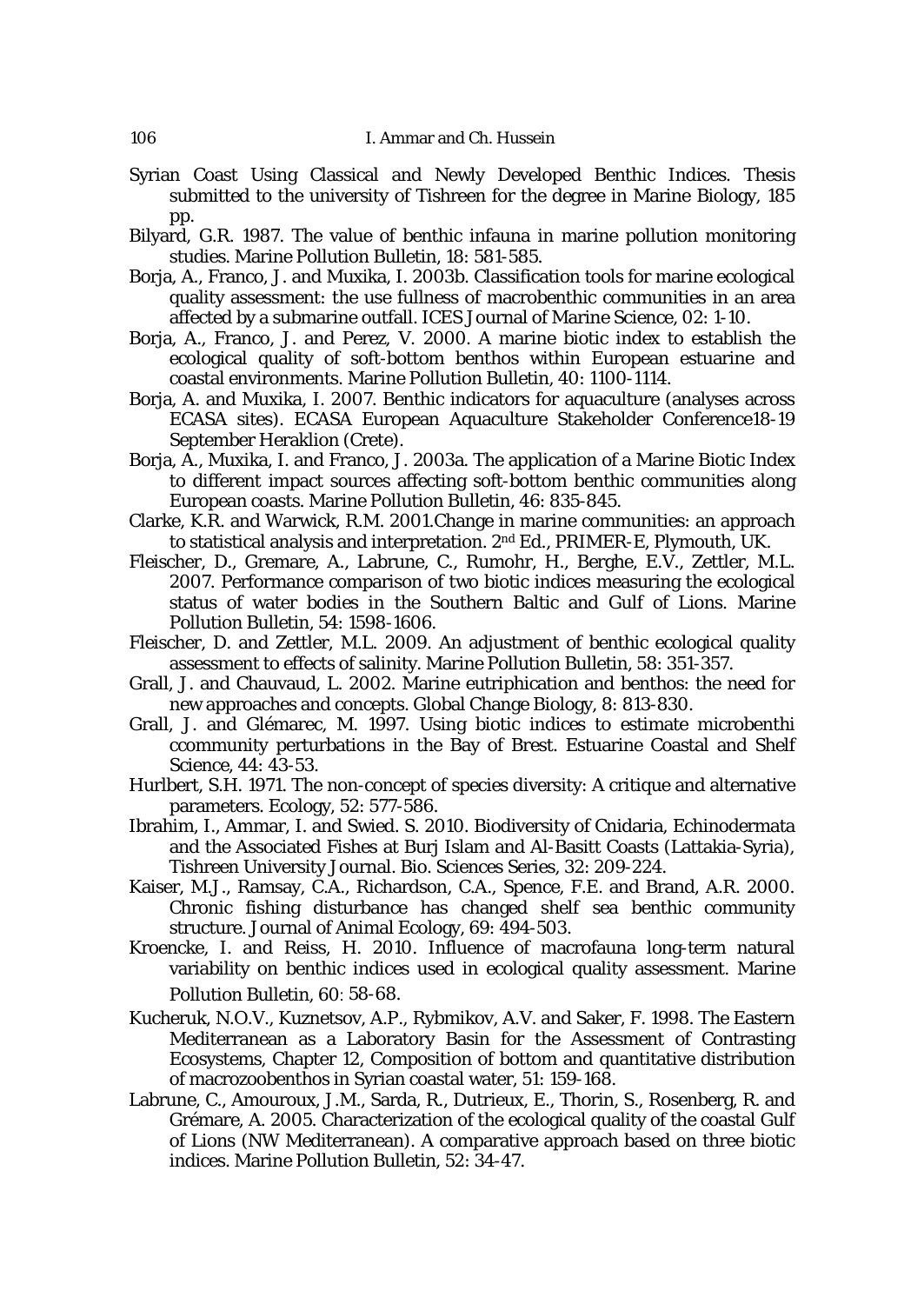- Muniz, P., Venturini, N., Pires-Vanin. A., Tommasi, L. and Borja, A. 2005. Testing the applicability of a Marine Biotic Index (AMBI) to assessing the ecological quality of soft-bottom benthic communities, in the South America Atlantic region Marine Pollution Bulletin, 50: 624-637.
- Muxika, I., Borja, A. and Bonne, A.W. 2005. The suitability of the marine biotic index (AMBI) to new impact sources along European coasts. Spain. Ecological Indicators, 5: 19-31.
- Quintino, V., Elliott, M. and Rodrigues, A.M. 2006. The derivation, performance and role of univariate and multivariate indicators of benthic change: Case studies at differing spatial scales. Journal of Experimental Marine Biology and Ecology, 330: 368-382.
- Reiss, H and Kröncke, I. 2005. Seasonal variability of benthic indices: An approach to test the applicability of different indices for ecosystem quality assessment. Marine Pollution Bulletin, 50: 1490-1499.
- Rosenberg, R., Blomqvist, M., Nilsson, H.C., Cederwall, H. and Dimming, A. 2004. Marine quality assessment by use of benthic species-abundance distribution: a proposed new protocol within the European Union Water Framework Directive. Marine Pollution Bulletin, 49: 728-739.
- Saker, F., Mohammad, I. and Ammar, I. 2002. Analysis of zoobenthos structure in the sub-littoral zone of Banias, using Multivariate & Univariate Techniques. Tishreen University Journal for Research and Scientific studies, 24: 133-158.
- Simboura, N. and Zenetos, A. 2002. Benthic indicators to use in ecological quality classification of Mediterranean soft bottom marine ecosystems, including a new biotic index. Mediterranean Marine Science, 3: 77-111.
- Warwick, R.M. and Clarke, K.R. 1994. Relearning the ABC: taxonomic changes and abundance/ biomass relationships in disturbed benthic communities. Marine Biology, 118: 739-744.

# **تقییم الجودة البیئة في تجمعات القاع الرخو في الشاطئ السوري، حوض شرق المتوسط**

**ازدھار عمار و شیرین حسین** المعھد العالي للبحوث البحریة، اللاذقیة، ص.ب،2242: سوریا

**المستخلص -** تھدف ھذه الدراسة لىتقییم عدة مؤشرات حیویة قاعیة ولتحدید واقع الجودة البیئیة في البیئة البحریة السوریة. جُمعت العینات من مناطق مختلفة من ُ الشاطئ السوري (البسیط، بانیاس، طرطوس والحمیدیة) بمعدل مرة واحدة شهریاً من آذار ولُغایة كانون الأول 2007. تُظهر النتائج أن النسبة المئویة للأنواع القاعیة تزداد بشكل واضح في المحطة ذات الحالة البیئة السلیمة، كما ُظھر نتائج التحلیل التجمیعي والمقیاس المتعدد الأبعاد أن المحطات المدروسة ت خاضعة لاضطراب بیئي كما وأظھرت بعض الأنواع حساسیة أعلى من غیرھا (قیم مرتفعة لمؤشر Index Hurlbert (مثل: *kochi Rhinoclavis* من الرخویات بطنیة القدم، والنوع *latericeus Notomastus* من عدیدة الأھلاب.